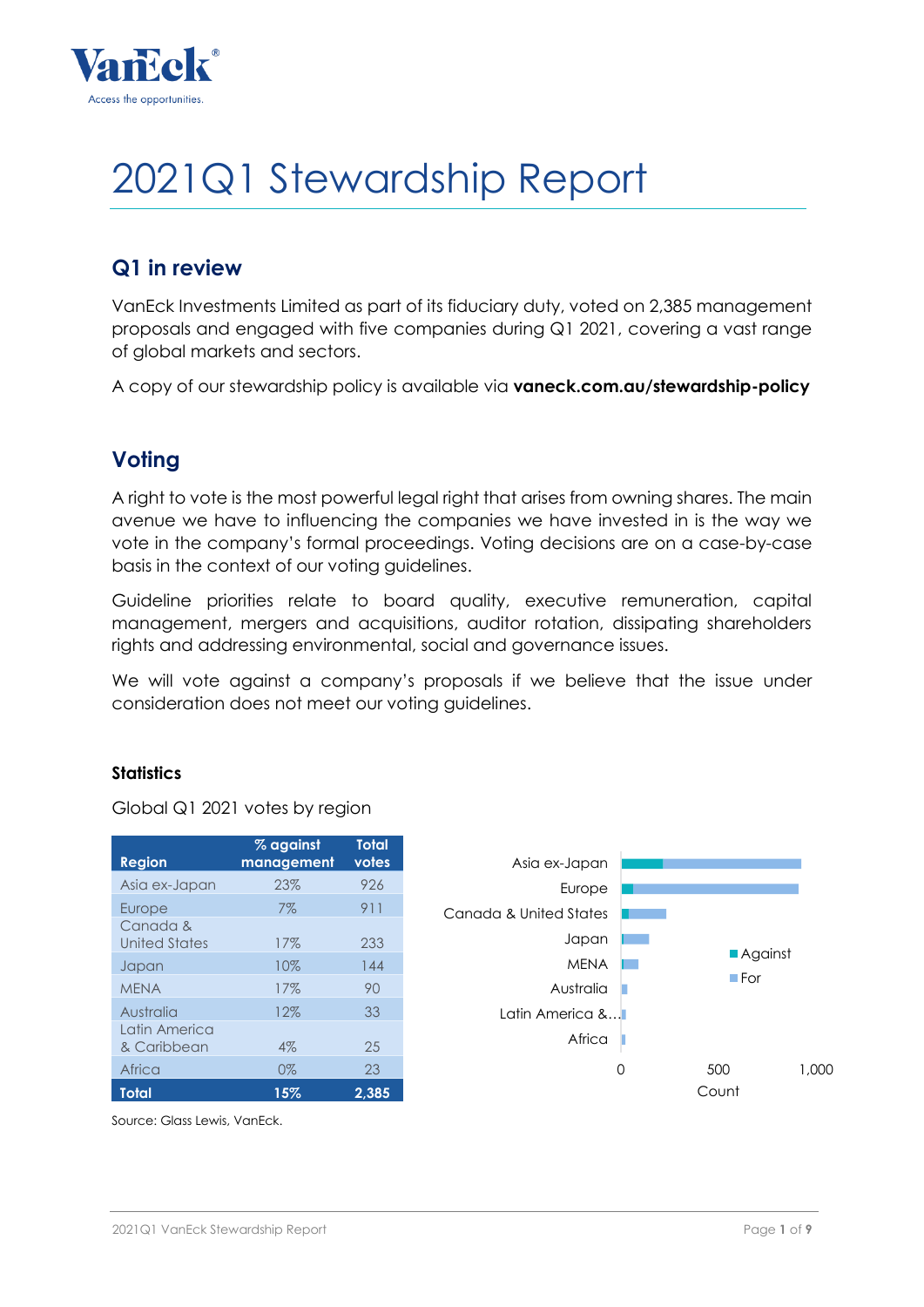

## Global Q1 2021 votes by proposal type

| Proposal type                     | % against<br>management | <b>Total</b><br>votes |
|-----------------------------------|-------------------------|-----------------------|
| Board Related                     | 13%                     | 1,120                 |
| Audit/Financials                  | 15%                     | 308                   |
| Capital<br>Management             | 17%                     | 292                   |
| Compensation                      | 15%                     | 250                   |
| Changes to<br>Company<br>Statutes | 20%                     | 199                   |
| Other                             | 12%                     | 102                   |
| Meeting<br>Administration         | 15%                     | 55                    |
| M&A                               | $3\%$                   | 35                    |
| SHP:<br>Governance                | 47%                     | 19                    |
| SHP:<br>Compensation              | 33%                     | 3                     |
| <b>SHP: Social</b>                | 100%                    | $\mathcal{P}$         |
| Total                             | 15%                     | 2,385                 |



Source: Glass Lewis, VanEck.

# Global Q1 2021 votes against management reasons related to election of directors/committee members

| <b>Reasons</b>       | Total         |
|----------------------|---------------|
| Insufficient female  |               |
| representation       | 42            |
| Board is not         |               |
| sufficiently         |               |
| independent          | 40            |
| Overboarding         | 19            |
| Other                | 12            |
| Affiliate/Insider on |               |
| audit committee      | 8             |
| Affiliate/Insider on |               |
| compensation         |               |
| committee            | 6             |
| Insufficient         |               |
| information provided | $\mathcal{P}$ |
| Total                | 129           |



- **2% I** Insufficient female representation
	- **Board is not sufficiently** independent
	- **Overboarding**
	- Other
	- Affiliate/Insider on audit committee
	- **Affiliate/Insider on compensation** committee
	- **Insufficient information provided**

Source: Glass Lewis, VanEck.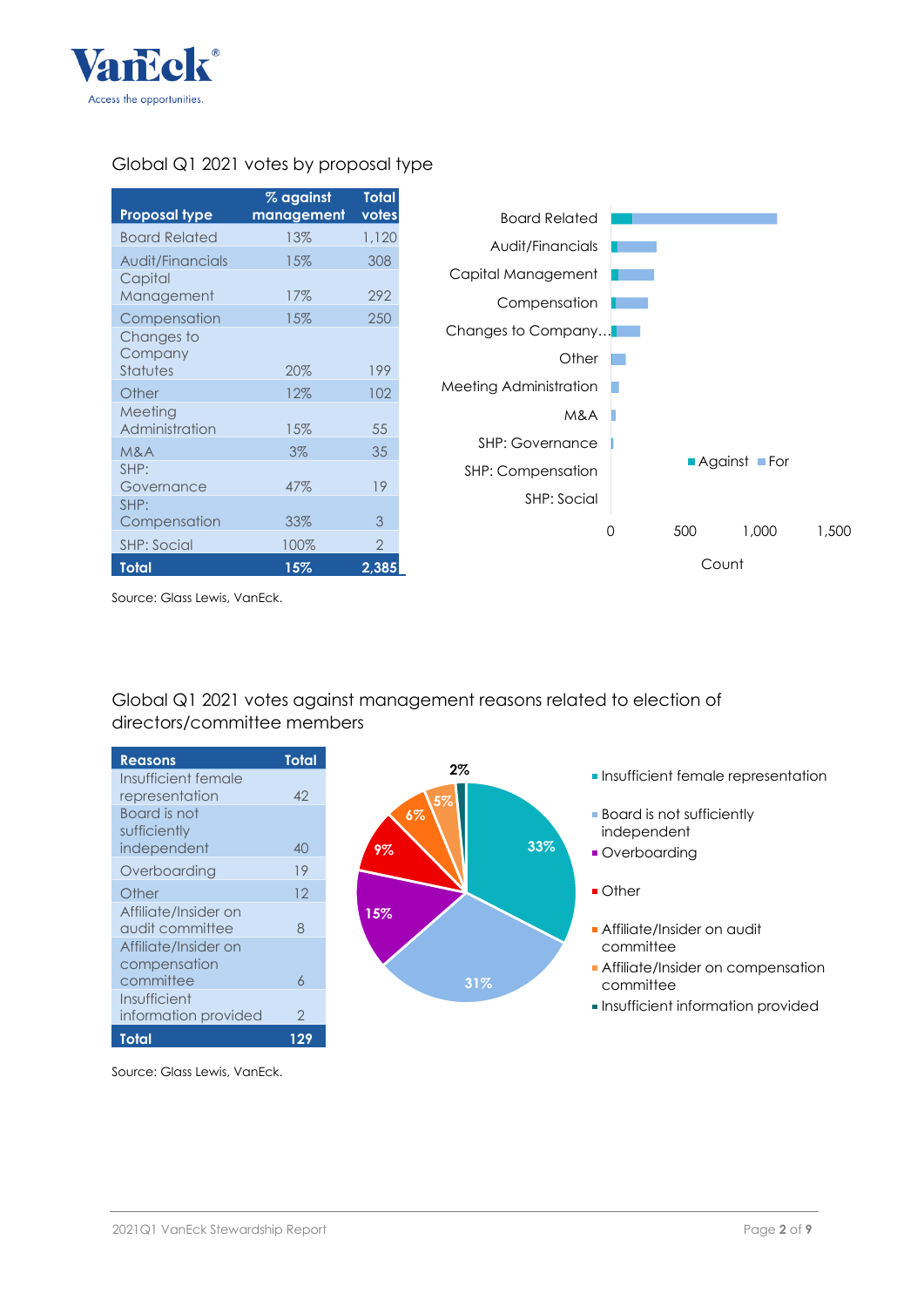



# Global Q1 2021 votes against management reasons related to audit/financials

# Global Q1 2021 votes against management reasons related to capital management



# **Company Engagements**

We supplement our voting by engaging with the companies that we invest in. Engagement can take many forms. As relatively small investors, we are not granted access to senior staff of the companies that we invest in as many other larger investors are. We have to engage through the avenues that are open to us.

Engagement may involve the advocacy of a particular point of view that we hold but often the power of the engagement is simply in letting the company know that we consider a particular issue to be a serious one that the company needs to be paying significant attention to.

The main triggers for us to engage include:

- 1. Level 1 meeting by Glass Lewis
- 2. ESG rating downgrade noted by MSCI
- 3. Company reaches out to us directly or through a third party.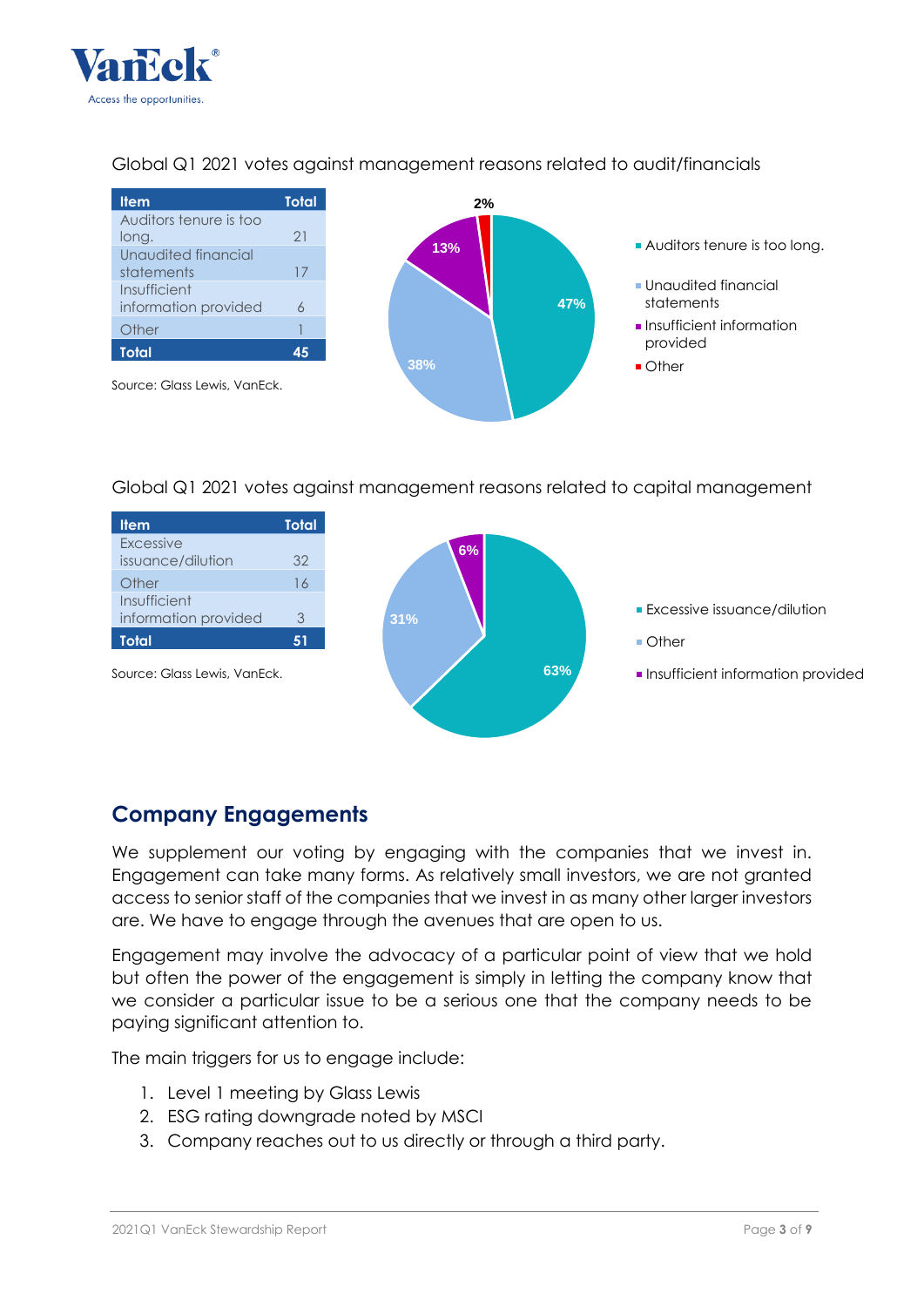

The following table lists the five companies engaged with during the three months ended 31 March 2021.

| Company                          | <b>Trigger</b>                         | Engagement<br>reason                         | <b>Board</b><br>diversity | M&A | Human capital<br>management | <b>ESG</b>   |
|----------------------------------|----------------------------------------|----------------------------------------------|---------------------------|-----|-----------------------------|--------------|
| Coca Cola<br>Amatil              | 3rd party<br>engagement                | Takeover offer<br>from Coca Cola<br>Europe   |                           | X   |                             |              |
| Goodman<br>Group                 | <b>MSCI ESG</b><br>rating<br>downgrade | Downgraded<br>rating from AA<br>to A         |                           |     | $\times$                    | $\mathsf{x}$ |
| Henry Schein                     | <b>MSCI ESG</b><br>ratina<br>downgrade | Downgraded<br>rating from AAA<br>to BBB      | $\mathsf{x}$              |     |                             | X            |
| CapitaLand                       | <b>MSCI ESG</b><br>rating<br>downgrade | Downgraded<br>rating from AA<br>to A         | $\mathsf{x}$              |     |                             | $\times$     |
| Chart Hall<br><b>Retail REIT</b> | <b>MSCI ESG</b><br>rating<br>downgrade | Downgraded<br>rating from A to<br><b>BBB</b> |                           |     | X                           | X            |

x = primary topic of engagement

#### **Coca Cola Amatil (ASX ticker: CCL) - Australia**

We were contacted by the company in relation to the CCL proposed takeover by Coca Cola Europe for \$12.75 per share. Based on our own analysis of CCL, taking into account it's released earnings results we considered the offer to be too low. We advocated for an offer at least 50c above the offer price. We were also contacted by The Age / Sydney Morning Herald where we gave feedback that "an increase of 50 cents per share on the offer would warranted". In February Coca Cola Europe increased the offer on CCL by 75c per share taking it to \$13.50.

#### **Goodman Group (ASX ticker: GMG) – Australia**

We reached out to investor relations for comment regarding reasons cited for the ESG rating downgrade by MSCI. Responses are below:

#### *Incentives to improve employee engagement and morale*

We are in the process of producing a Human Capital Statement which will address this issue. Once it has approval from the Board it will be uploaded to the website (with our other policies) and I will email you a copy.

*Steps to improve green building accreditation training for employees*

Goodman is a member of the Green Building Council of Australia (GBCA) and has delivered Green Star rated facilities and in order to do so Goodman has skilled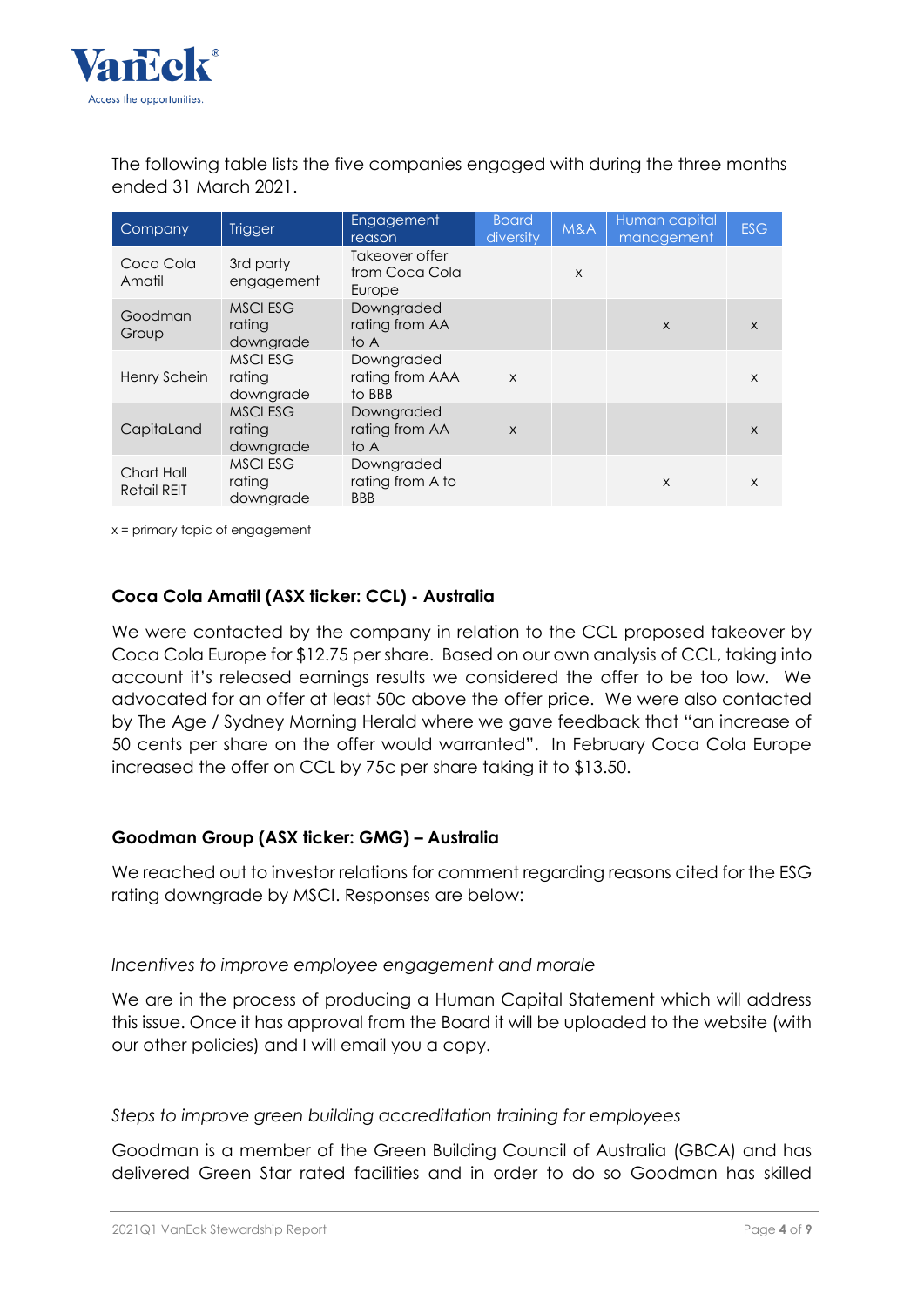

resources in each market that are trained and capable of delivering Green Star rated facilities. Previous experience has been industrial property ratings requirements have been customer/operator led and the ratings tool has been geared towards this. Goodman's focus more recently has been to invest in practical inclusions including, Solar, LED lighting, rainwater harvesting, irrigation/portable water smart metering, drought tolerant landscaping and has generally been preferred over expenditure for certification. Goodman has been engaged recently with the GBCA to provide input into a number of measures for the latest industrial rating tool, in order to improve the adequacy and relevance of its industrial rating tool for both landlords and operators. Goodman is currently seeking to improve internal capacity further by employing subject matter experts in ESG matters and industrial property sustainability specifically.

## *Occupational Health and Safety initiatives (programs) to target zero workplace fatalities*

Goodman has implemented a safety framework across its global operations. We prioritised minimum safety standards and the management of critical risk controls, which includes safety training and contractor management procedures. We have a Group Head of Safety who is currently based in Hong Kong and a National Safety Manager in Australia. Unfortunately in FY20, we did have two fatalities on Goodman properties including a delivery driver who suffered fatal injuries while unloading his truck at a Goodman property in Chongqing, China. And a contractor at a principal contractor-controlled development site in Australia suffered a seizure while working and unfortunately later died.

# **Henry Schein (NYSE ticker: HSIC) – United States of America**

We reached out to investor relations for comment regarding reasons cited for the ESG rating downgrade by MSCI. Responses are below.

*Steps to improve ethics framework including addressing alleged anti-competitive practices:*

- Our Compliance Department conducts continuous reviews of Department of Justice Guidance on the Evaluation of Corporate Compliance Programs. We also benchmark our training program against other Fortune 300 companies as well as training vendors, to ensure we have appropriate educational content to address corporate risk.
- Henry Schein is a 10 time winner of Ethisphere's "World's Most Ethical Company" designation, which places a high emphasis on our company's responses around Henry Schein's Compliance program, including training, policies, helpline, third party risk, and discipline.
- Regarding allegations of anti-competitive practices, in October 2019, the administrative law judge dismissed the Federal Trade Commission's allegations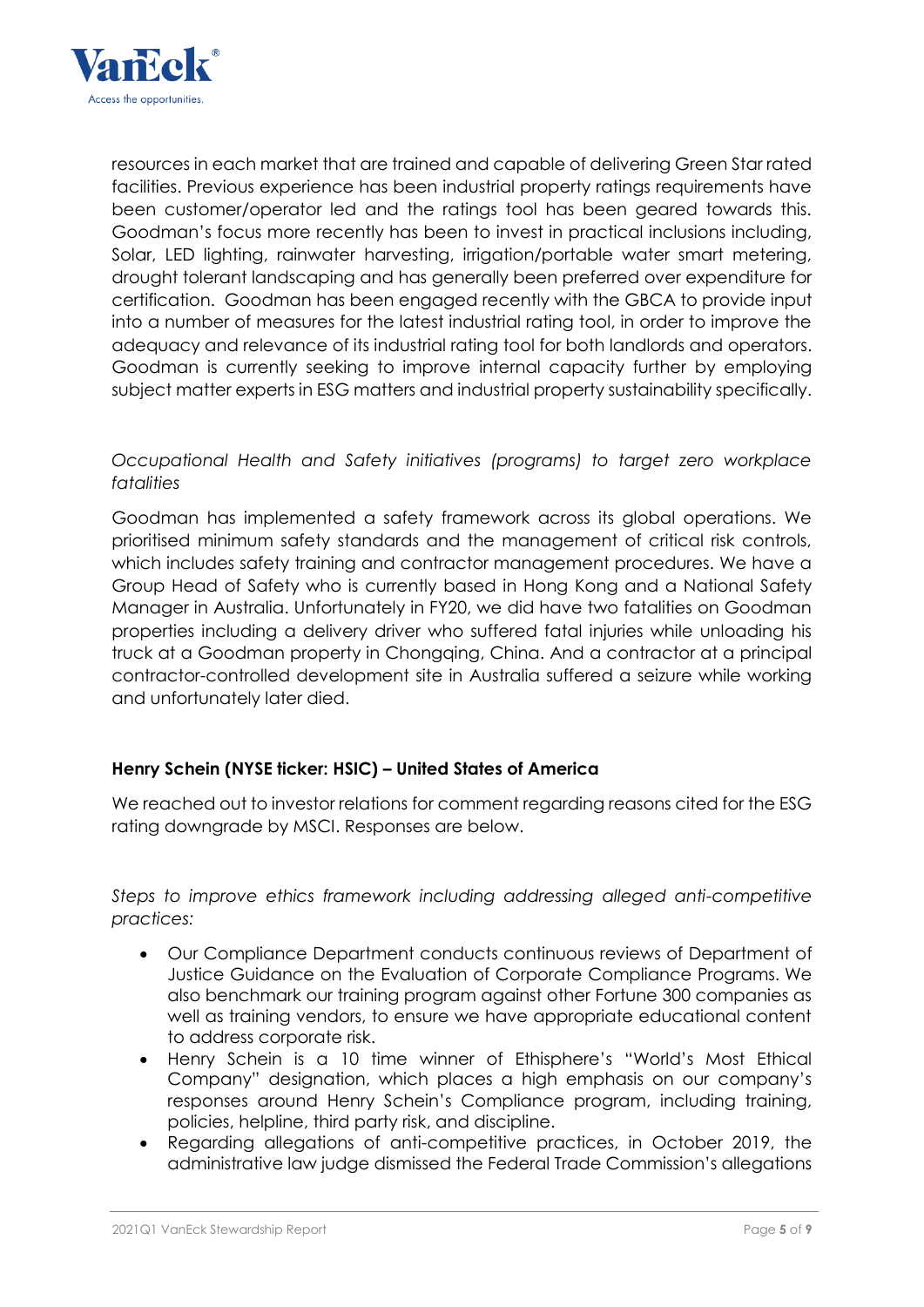

that Henry Schein conspired with competitors to avoid providing discounts to, or to otherwise serve, buying groups representing dental practitioners.

- With respect to our ethics framework as it relates to anti-competition training:
	- Our code of ethics/Worldwide Business Standards has a section on antitrust / responsibilities to the marketplace; Worldwide Business Standards training is provided to all new hires as well all employees on a regular basis;
	- We provide Interactive web-based antitrust training on a regular basis to employees in job positions that we believe are most likely to encounter situations where competition issues may arise. Our web-based training system has robust reporting and analytics to track training completion and effectiveness. Such employees are required to certify that they will comply with our Antitrust Compliance Policy and guidelines and antitrust laws. We also conduct live antitrust training on a periodic basis.
	- We publicize a compliance hotline which provides for a mechanism employees can use to report antitrust and other violations anonymously or confidentially and without fear of retaliation, and where employees can seek guidance about potential illegal conduct, either confidentially or otherwise.

#### *Standards to improve service quality monitoring*

Outlined on page 36 of our [2019 CSR report](https://www.henryschein.com/us-en/images/corporate/20KS6883_CSR_Report_2020_18WEB_R1.pdf) are the various ways in which we gather stakeholder feedback, particularly our customers, where we continually monitor our service quality. Our customer service mission is to "make every customer contact a positive experience that adds value for our customers..." To that end, we monitor our service through the following metrics from order accuracy to supply chain satisfaction to delivery time and more. We plan to disclose more details in our upcoming CSR report, which will be published in May 2021.

# **CapitaLand Integrated Commercial Trust (Singapore Ticker: CICT) – Singapore**

We reached out to investor relations for comment regarding reasons cited for the ESG rating downgrade by MSCI. Responses are below.

#### *Review of Directors' Ability to Commit Time*

In view of the responsibilities of a Director, Directors need to be able to devote sufficient time and attention to adequately perform their duties and responsibilities. The Board conducts a review of the other appointments and commitments of each Director on an annual basis and as and when there is a change of circumstances involving a Director which may affect his or her ability to commit time to the Manager. In this regard, Directors are required to report to the Board any changes in their other appointments.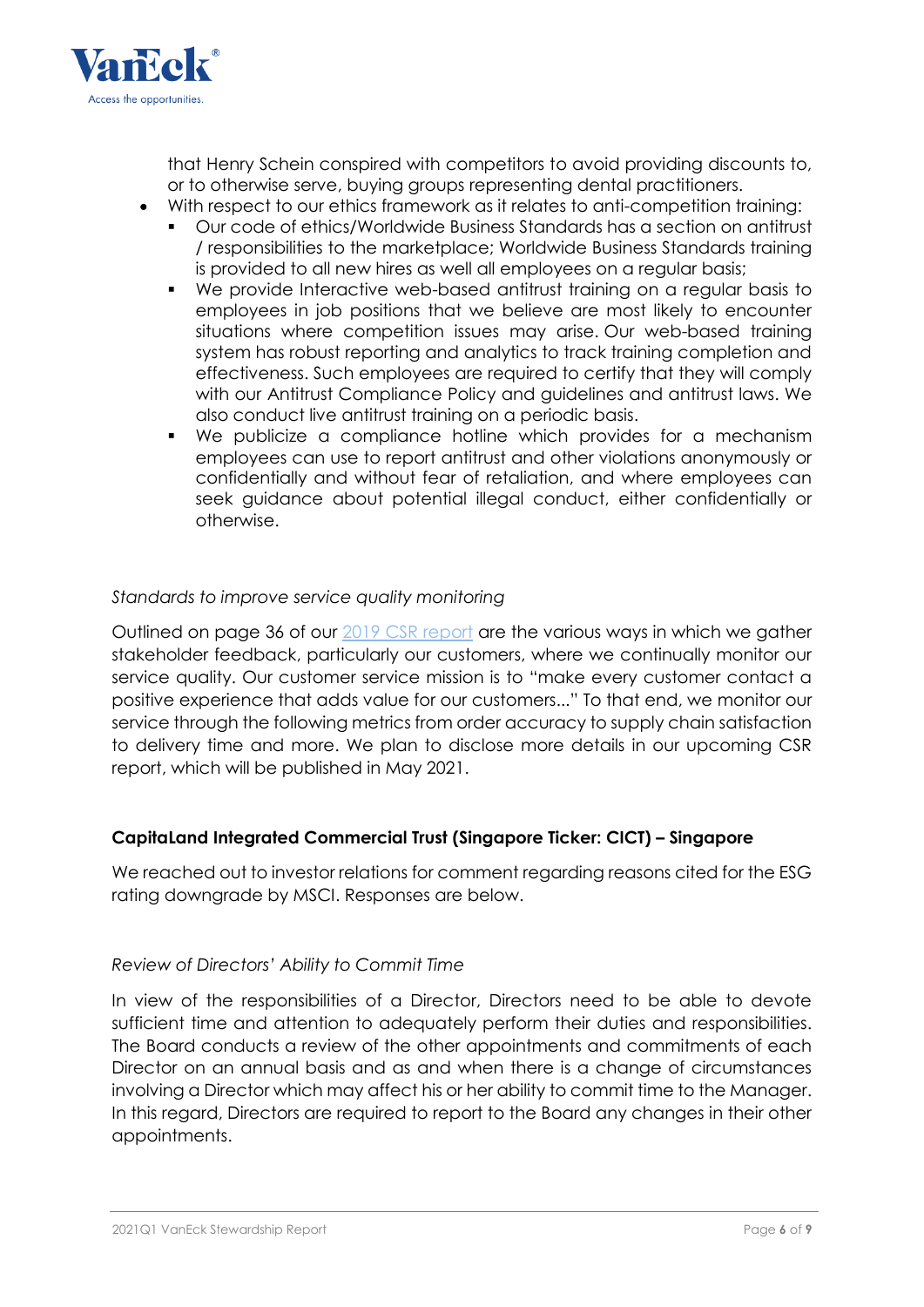

In respect of the Directors' other appointments and commitments, no limit is set as to the number of listed company board appointments. The Board takes the view that the number of listed company directorships that an individual may hold should be considered on a case-by-case basis, as a person's available time and attention may be affected by many different factors, such as his or her individual capacity, whether he or she is in full-time employment, the nature of his or her other responsibilities and his or her near term plan regarding some of the other appointments. A Director with multiple directorships is expected to ensure that he or she can devote sufficient time and attention to the affairs of the Manager. IDs are also required to consult the Chairman before accepting any invitation for appointment as a director of another entity or offer of a full time executive appointment.

Each of the Directors is required to make his or her own self-assessment and confirm that he or she is able to devote sufficient time and attention to the affairs of the Manager. For FY 2020, all non-executive Directors had undergone the self-assessment and provided the confirmation. The Board assesses each Director's ability to commit time to the affairs of the Manager annually and, where appropriate, when there is a change of circumstances involving a Director. In conducting the assessment, the Board takes into consideration each Director's confirmation, his or her commitments, attendance record at meetings of the Board and Board Committees, as well as conduct and contributions (including preparedness and participation) at Board and Board Committee meetings.

The Directors' listed company directorships and principal commitments are disclosed on pages 41 to 45 of this Annual Report and their attendance record for FY 2020 is set out on page 76 of this Annual Report. In particular, the CEO does not serve on any listed company board outside of the CICT Group. For FY 2020, the Directors achieved high meeting attendance rates and have contributed positively to discussions at Board and Board Committee meetings. Based on the above, the Board has determined that each Director has been adequately carrying out his or her duties as a Director and noted that no Director has a significant number of listed directorships and principal commitments.

# *Unit-based compensation policy*

Unit awards were granted in FY 2020 pursuant to the CapitaLand Mall Trust Management Limited Performance Unit Plan and the CapitaLand Mall Trust Management Limited Restricted Unit Plan (now known as the CapitaLand Integrated Commercial Trust Management Limited Performance Unit Plan (PUP) and the CapitaLand Integrated Commercial Trust Management Limited Restricted Unit Plan (RUP)) (together, the Unit Plans), approved by the Board. The Manager believes that the Unit-based components of the remuneration for key management personnel serve to align the interests of such key management personnel with that of Unitholders and CICT's long-term growth and value. The obligation to deliver the Units is expected to be satisfied out of the Units held by the Manager. All outstanding unit awards granted to the relevant employees of CapitaLand Commercial Trust Management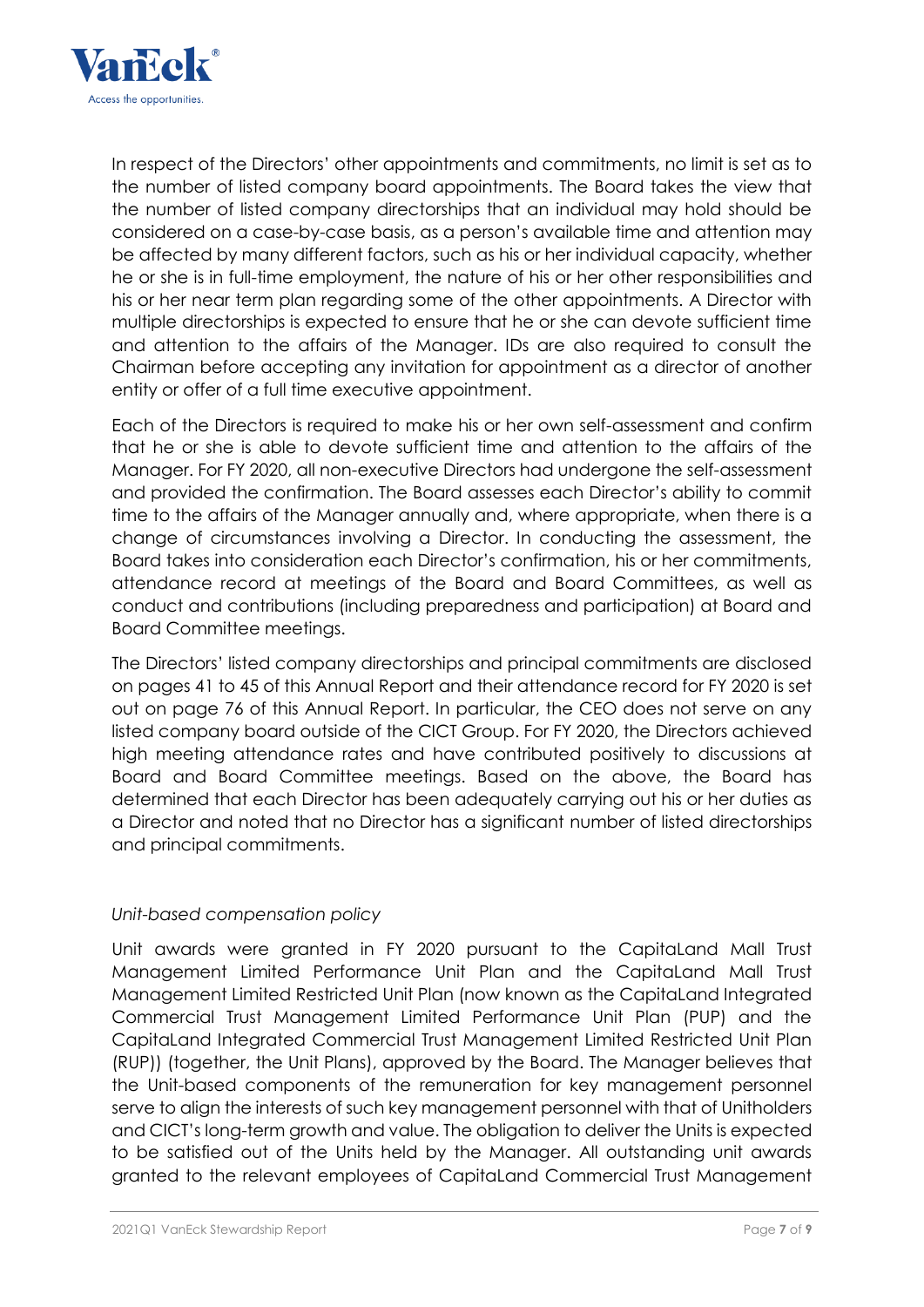

Limited pursuant to the CapitaLand Commercial Trust Management Limited Performance Unit Plan and the CapitaLand Commercial Trust Management Limited Restricted Unit Plan prior to the Merger will be replaced by Unit awards pursuant to the Unit Plans. The obligation to deliver the Units is expected to be satisfied out of the Units held by CapitaLand Commercial Trust Management Limited. To promote the alignment of Management's interests with that of Unitholders in the longer term, senior members of Management are subject to Unit ownership guidelines to instill stronger identification with the longer-term performance and growth of the CICT Group. Under these guidelines, senior members of Management are required to retain a prescribed proportion of Units received under the Unit Plans worth up to at least one year of basic salary.

The CEO's remuneration amount in a band of S\$250,000 and the aggregate of the total remuneration of the other key management personnel (excluding the CEO), together with a breakdown of their respective remuneration components in percentage terms, are set out in the Key Management Personnel's Remuneration Table on page 76 of this Annual Report.

While the disclosure of the CEO's exact remuneration amount and the requisite remuneration band for each of the other key management personnel (who are not also Directors or the CEO) would be in full compliance with Provision 8.1 of the Code, the Board has considered carefully and decided that such disclosure would not be in the interests of the Manager or Unitholders due to the intense competition for talents in the industry, as well as the need to balance the confidential and commercial sensitivities associated with remuneration matters. The Manager is of the view that despite this partial deviation from Provision 8.1 of the Code, the disclosures on page 76 of this Annual Report are consistent with the intent of Principle 8 of the Code and would provide sufficient information and transparency to the Unitholders on the Manager's remuneration policies and the level and mix of remuneration accorded to the key management personnel, and enable the Unitholders to understand the relationship between CICT's performance, value creation and the remuneration of the key management personnel. In addition, the remuneration of the key management personnel is not borne by CICT as it is paid out of the fees that the Manager receives (the quantum and basis of which have been disclosed).

CICT also has disclosure requirements on executive compensation under Alternative Investment Fund Managers Regulations (AIFMR).

# **Charter Hall Retail REIT (ASX ticker: CQR) – Australia**

We reached out to investor relations for comment regarding reasons cited for the ESG rating downgrade by MSCI. Responses are below:

*Comments on sustainability framework*

87 GRESB ratings improving by 7.4%